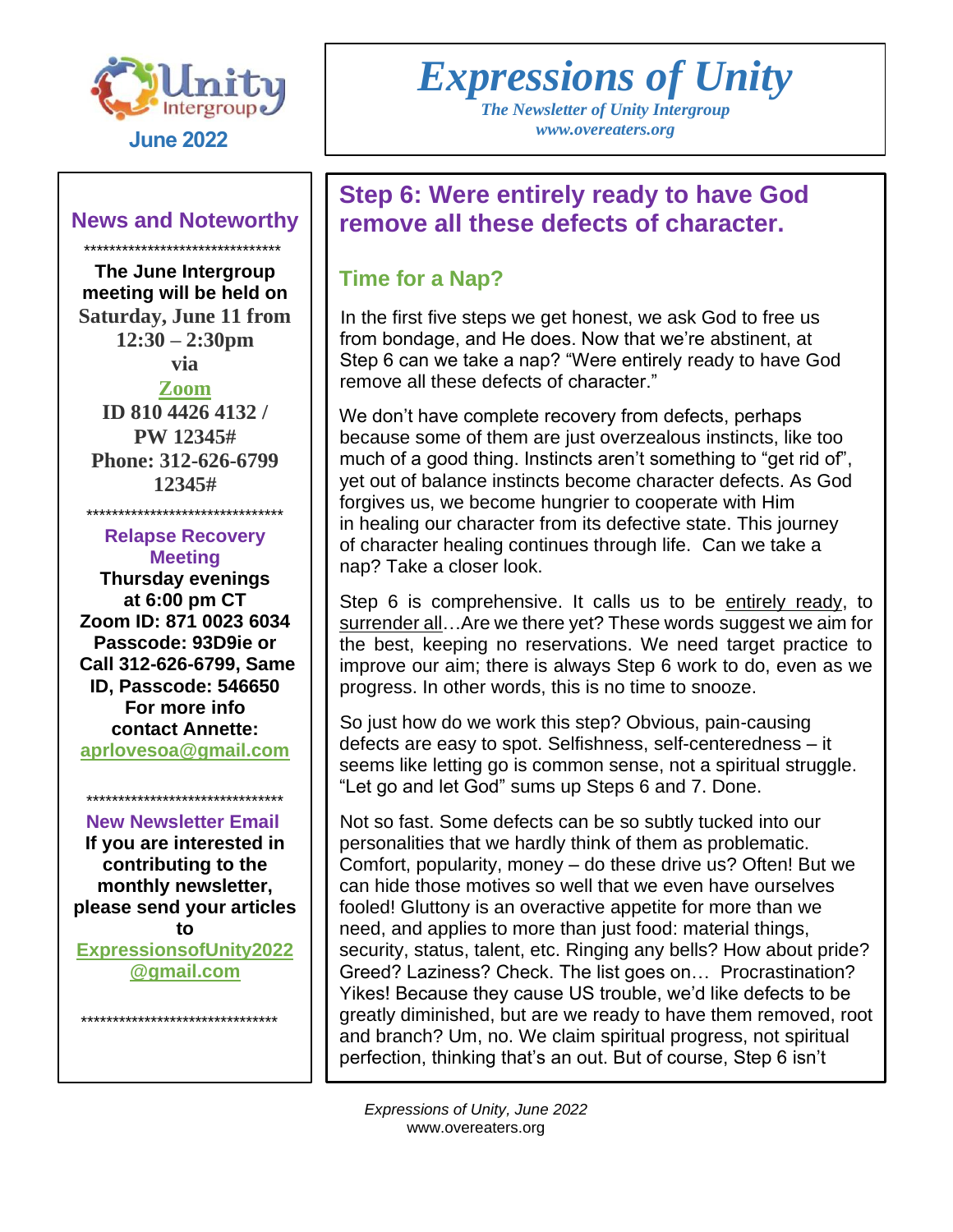about our will and design. Like Step 3, we submit to God's plan and allow HIM to direct life and change us. Many have tried to work Step 6 independently of God, and the result was nil. It turns out that we are powerless even over getting the desire, willingness, or readiness to be improved! That too requires God's mighty grace. Surprised?

Don't despair. This is one day at a time. If we abstain for one day, and each day choose to rely on the miracle-working God, we need never take another compulsive bite. Isn't there a saying that repetition is the only permanence to be found in nature? We are abstinent and can remain so, evidence that nothing is beyond God's powerful love!

Are we becoming entirely ready? Yes. Becoming = keep going in this direction. Entirely = completely. That is the goal, so don't stop short. Half measures avail us nothing. Keep moving forward, one day at a time. Our relationship with God is evergrowing, never ending in this program of action. "Delay is dangerous, and rebellion may be fatal… abandon limited objectives, and move toward God's will for us."<sup>1</sup> We ask God for alertness, and the courage to abandon our own limited objectives.

Step 6 ever prods us to improve. Without this, we will be deceived into thinking we can "rest on our laurels." Isn't that taking credit, thus reversing steps 3,2,1? Doesn't that back-sliding lead back to the addiction? When we're not growing, we're in grave danger; therefore, Step 6 is every bit as necessary to our survival as the others! Do not be lulled to sleep.

1) AA 12x12 pg. 69 **Nikki** 

## "Into Action"

I recently went to a retreat in Buffalo MN and heard a speaker talk on Step 6. They mentioned how short the step is in The AA Big Book. In the chapter "Into Action", page 76, it says: "Are we now ready to let God remove from us all the things we have admitted are objectionable? Can he now take all of them- everyone? If we still cling to something we will not let go, we ask God to help us be willing." She mentioned Step 6 is in the "Into Action" chapter. Her sponsor told her to "act out" scenarios in her character defect then act them out not in her character defect. This is "practicing" the principles and it's an action. Practice putting yourself in an everyday situation that you would automatically go to these character defects, see how the situation would go, then practice for next time what you would do. During the actual scenario, before you naturally go to character defect, it will be easier because you practiced the actions you need to take and what you would say differently. Also, we can't fully break out of the character defect without asking God to remove these character defects.

I like the idea of not just saying a prayer for removal of character defects, but actually having actions to practice changing my behaviors. This retreat was a beautiful experience, and I was grateful I was able to attend!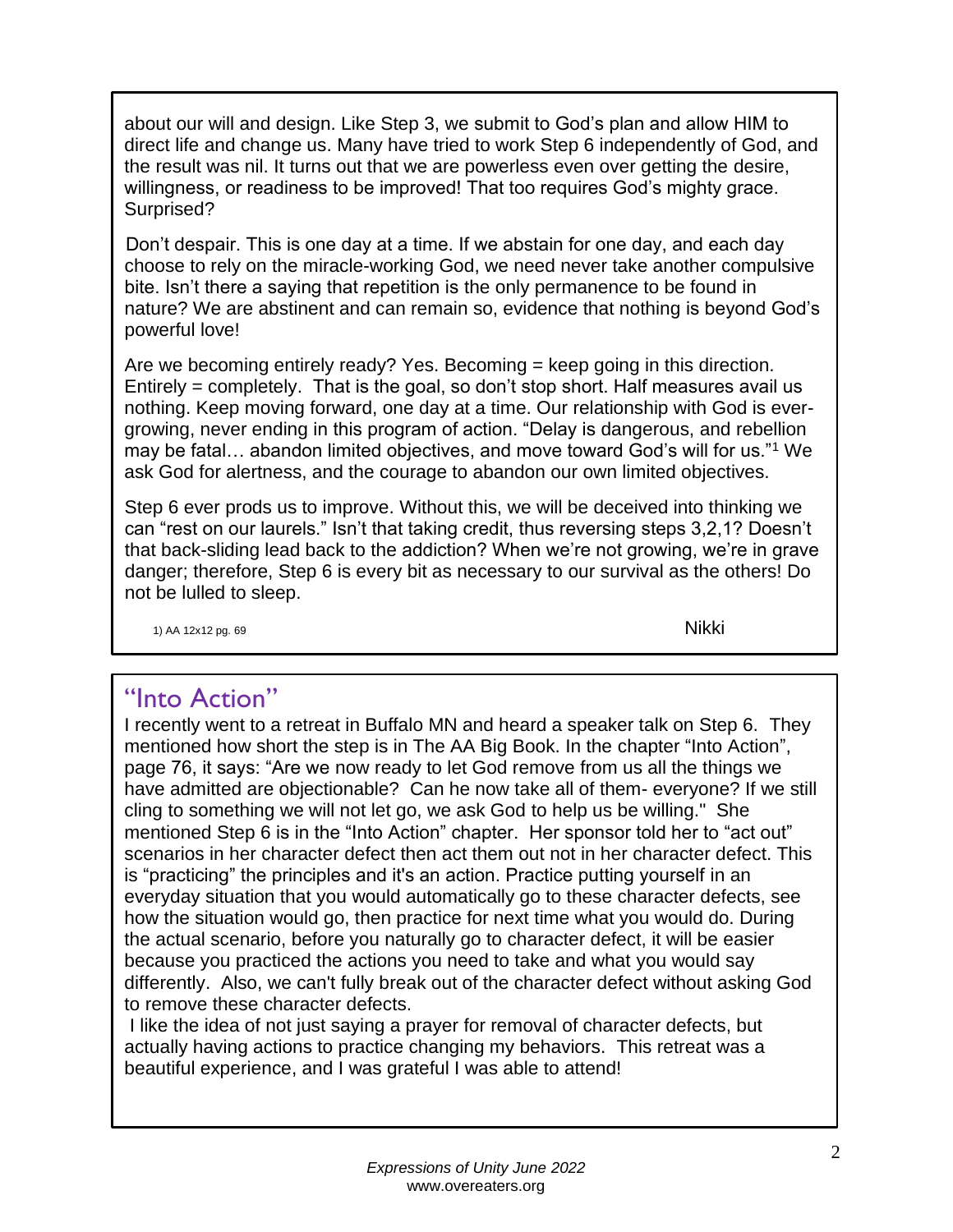Tradition Six: An OA group ought never endorse, finance, or lend the OA name to any related facility or outside enterprise, lest problems of money, property, and prestige divert us from our primary purpose.

When new to Overeaters Anonymous, 21 years ago, while at an Overeaters Anonymous meeting I immensely disliked any reading or discussion pertaining to the Twelve Traditions. I would inwardly scoff, "What do the Twelve Traditions have to do with my recovery from compulsive overeating?" I believed that, in order to recover, all I needed was to follow a program of recovery – a program of twelve simple Steps. By following these Steps, I have stopped eating compulsively, and I came to believe that the Twelve Traditions of Overeaters Anonymous have played a part in helping me to stop. Today I know the Twelve Traditions help carry the message of recovery to those who still suffer, which is the primary purpose of Overeaters Anonymous groups. Also, the Traditions are as much a part our spiritual foundation as the Steps. The Traditions are a pattern of guidance for the OA Groups. They describe the purpose of the group and suggest a design that will help it avoid distractions and errors that could dilute or confuse the OA program.

Some groups flourish and grow, while others fall apart. Most often it depends on how well members of the group understand and apply the Twelve Traditions. One of the Traditions is, "An OA group ought never endorse, finance, or lend the OA name to any related facility or outside enterprise, lest problems of money, property, and prestige divert us from our primary purpose." Since this article will be published in June, I am referring to Tradition Six.

A crucial phrase in this Tradition is "never endorse, finance, or lend the OA name to any related facility or outside enterprise" no matter how valuable and worthy this enterprise may be. OA's name and program are designed to help a particular group of people. As individuals we may support, financially or otherwise, any other activity – religious, political, academic, charitable, or whatever else our interests suggest, but to support them as an OA group could lead to misunderstanding and confusion. This Tradition is extremely important in protecting OA's identity and preserving its unity. It helps us not divert from the spiritual practice of a program which works.

OA groups are a place where we can find comfort from the "wants of the world" and concentrate on our "need for spirituality" in our lives. It must not be a place where we feel pressured to buy anything, support a cause, give money, buy property, or worry about our "prestige" in the group. Our strength, hope and experience can be shared, and our own spiritual needs can be fulfilled as long as we do not try to do things that will divert us from our primary spiritual aim, which is to "help the overeater who still suffers". Tradition Six helps us in this miracle.

Ruth